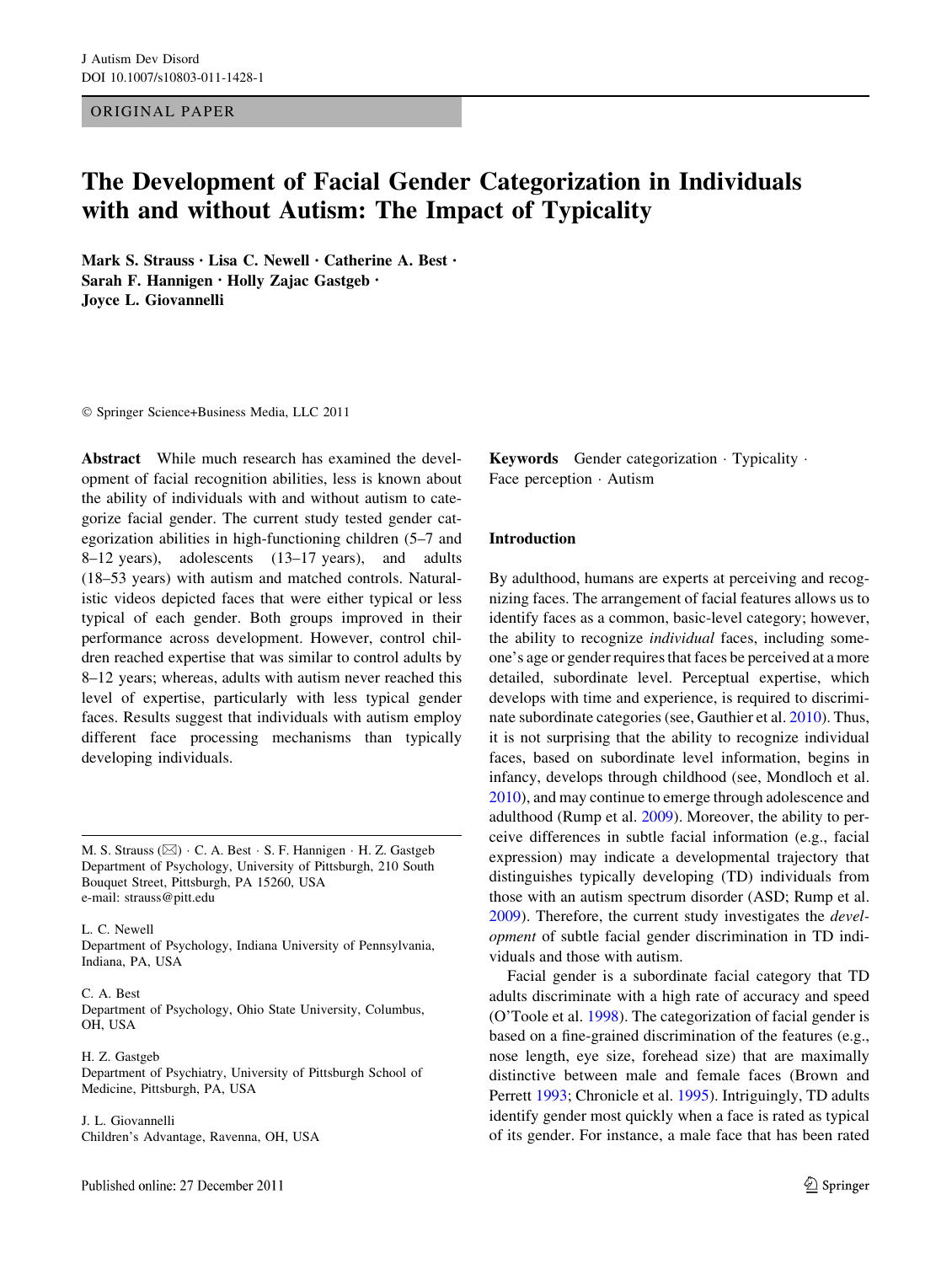as very masculine is classified faster than a male face that has been rated as less masculine (O'Toole et al. [1998](#page-8-0)).

This typicality effect can be explained by Valentine's [\(2001](#page-8-0)) face space framework. Research suggests that adults store faces in a multidimensional space called a ''face space'' framework. The face space is proposed to be an n-dimensional normal distribution of faces with both featural (e.g., noses) and configural information (e.g., eye separation) represented. The center of the face space represents the central tendency or prototype of all facial information. Faces with more typical features are stored closer to the center of the face space than faces with less typical features. O'Toole et al. [\(1998](#page-8-0)) further suggests that faces are stored according to two gender-specific prototypes. The distance of a particular face from the gender-specific prototype is indicative of how prototypically masculine or feminine a face is. Hence, faces that are gender-typical (i.e., closer to the prototype) are accurately classified by gender more quickly.

The ability to categorize facial gender emerges within the first year of life (Leinbach and Fagot [1993;](#page-8-0) Newell et al. [2010;](#page-8-0) Slater et al. [2010](#page-8-0); Quinn et al. [2002\)](#page-8-0) but, there are no studies with either TD individuals or those with ASD that have assessed the developmental change in the ability to categorize face-based gender cues that vary on gender typicality, and thus the difficulty of the discrimination. There is, however, research describing the ability of individuals with ASD to make facial gender category judgments with typical exemplars. Early studies suggest that when children with autism are asked to categorize gender on the basis of internal facial information, they have difficulty (Hobson [1986;](#page-8-0) Hobson et al. [1988;](#page-8-0) Weeks and Hobson [1987](#page-8-0)). Moreover, a case study of three children with Asperger's syndrome found gender discrimination difficulties (Nijiokiktjien et al. [2001](#page-8-0)). Deruelle et al. ([2004\)](#page-7-0) found that, while their performance was above chance, children with autism had more difficulty categorizing facebased gender than matched controls; and, Behrmann et al. [\(2006](#page-7-0)) found that adults with autism categorize gender as accurately as matched controls; however, their speed of processing appeared to be significantly slower. Finally, adults with autism appear to categorize gender less accurately than controls when gender categorization is based on the eye region alone (Best et al. [2010](#page-7-0)). Thus, although the literature is somewhat limited, these studies indicate that gender categorization is somewhat impaired in ASD in both childhood and adulthood.

No studies have investigated the effects of development or typicality on the ability of TD individuals or ASD individuals to categorize facial gender. Thus, the current study was designed to explore the ability of children, adolescents and adults, with and without autism, to categorize face-based gender that varied on typicality. The course of development for categorizing typical versus less typical exemplars of gender is not known for either population. Given results from previous studies of typicalgender face categorization and the effects of typicality on object categorization in individuals with autism (Gastgeb et al. [2006](#page-8-0)), it was predicted that while individuals with autism would display somewhat normative abilities to categorize gender when faces are prototypic exemplars of men and women (i.e., very typical of each gender), difficulty may emerge when presented with exemplars that are less typical. In addition, prior research suggests that while TD infants and preschool-age children appear to accurately categorize typical exemplars of gender, they have difficulty with less typical exemplars of gender (Newell et al. [2010](#page-8-0)). Therefore, we also predicted that with development, the gender categorization abilities of TD individuals should improve, particularly with less typical exemplars of gender.

### Method

### Participants

Participants consisted of 101 individuals with high-functioning autism and 82 TD individuals, represented by four different age groups: young children (5- to 7-year-olds); older children (8- to 12-year-olds); adolescents (13- to 17-year-olds) and adults (18- to 53-year-olds). At each age group, the individuals with autism and the TD control groups were matched on gender, age and intelligence. The youngest group consisted of 5- to 7-year-old children with autism ( $n = 19$ ) and TD children ( $n = 18$ ) matched on the standard score equivalent of Verbal Mental Age (VMA) as determined by the Peabody Picture Vocabulary Test-Revised (PPVT-R; Dunn and Dunn [1981\)](#page-7-0). The older child group consisted of 8- to 12-year-old children with autism  $(n = 29)$  and matched controls  $(n = 21)$  matched on verbal (VIQ), performance (PIQ), and full scale IQ (FSIQ) as determined by the Wechsler Abbreviated Scale of Intelligence (WASI; Wechsler [1999\)](#page-8-0). Finally, the two oldest age groups consisted of adolescents with  $(n = 24)$  and without  $(n = 15)$  autism and adults with  $(n = 29)$  and without  $(n = 28)$  autism who were also matched using the WASI IQ scores. Tables [1,](#page-2-0) [2,](#page-2-0) [3,](#page-2-0) and [4](#page-2-0) summarize the participants' demographic characteristics. No significant differences were found between control and autism groups on age, FSIQ, VIQ, or PIQ (or VMA for the youngest age group).

Participants were recruited through advertisements and fliers. Participants with autism met criteria for autism on the Autism Diagnostic Observation Schedule (ADOS; Lord et al. [2000](#page-8-0)) and the Autism Diagnostic Interview-Revised (Lord et al. [1994](#page-8-0)), which was verified by expert clinical opinion. Individuals on the autism spectrum without a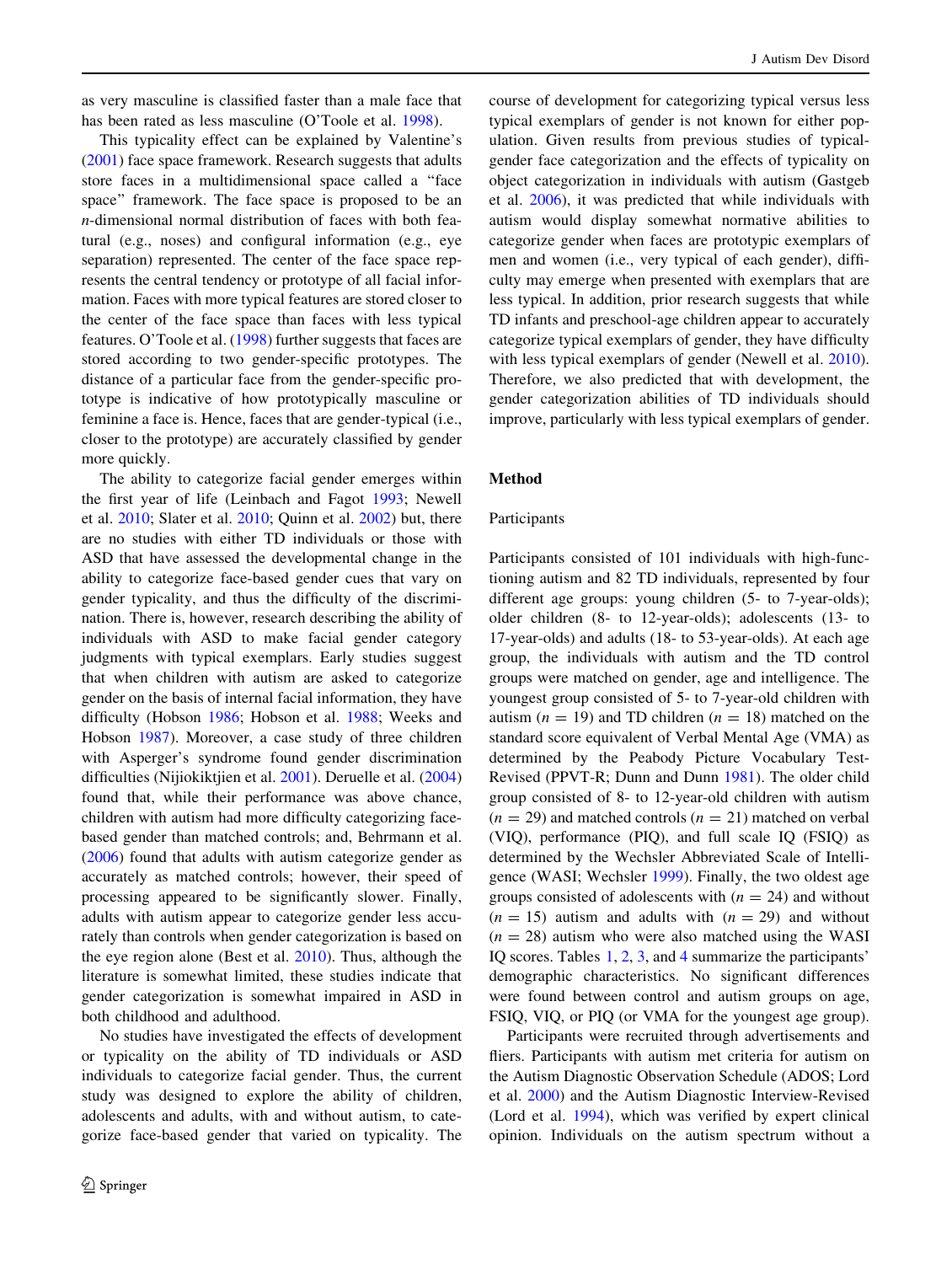<span id="page-2-0"></span>Table 1 Demographic characteristics of autism and control groups for younger children

|                 | Autism group ( $N = 19$ ) |                      | Control group $(N = 18)$ |              |
|-----------------|---------------------------|----------------------|--------------------------|--------------|
|                 | M                         | SD                   | M                        | SD           |
| Age             | 76.58                     | 9.45                 | 72.00                    | 9.65         |
| <b>VMA</b>      | 97.89                     | 15.86                | 105.61                   | 11.99        |
| <b>ADOS</b>     | 13.43                     | 3.48                 |                          |              |
| Gender<br>(M/F) |                           | 13/5                 |                          | 11/7         |
| Ethnicity       |                           | 18 Caucasian/1 other |                          | 18 Caucasian |

Age is indicated in months. VMA verbal mental age. Ethnicity was obtained by self report

Table 2 Demographic characteristics of autism and control groups for older children

|                 | Autism group ( $N = 29$ )             |       | Control group $(N = 21)$ |       |
|-----------------|---------------------------------------|-------|--------------------------|-------|
|                 | M                                     | SD    | M                        | SD    |
| Age             | 10.07                                 | 1.22  | 10.76                    | 1.22  |
| <b>VIO</b>      | 102.59                                | 11.42 | 105.00                   | 10.44 |
| <b>PIO</b>      | 104.62                                | 14.78 | 107.86                   | 9.01  |
| <b>FSIO</b>     | 104.21                                | 11.94 | 107.48                   | 9.72  |
| <b>ADOS</b>     | 13.67                                 | 2.83  |                          |       |
| Gender<br>(M/F) | 26/3                                  |       | 19/2                     |       |
| Ethnicity       | 26 Caucasian                          |       | 19 Caucasian             |       |
|                 | 1 African American<br>2 Unknown/Other |       | 2 Unknown/Other          |       |

Age is indicated in years. SD standard deviation, VIQ verbal IQ, PIQ performance IQ, FSIQ full scale IQ. Ethnicity was obtained by self report

Table 3 Demographic characteristics of autism and control groups for adolescents

|              | Autism group $(N = 24)$ |       | Control group ( $N = 15$ ) |       |
|--------------|-------------------------|-------|----------------------------|-------|
|              | M                       | SD    | M                          | SD    |
| Age          | 14.46                   | 1.06  | 14.53                      | 1.25  |
| <b>VIO</b>   | 100.54                  | 14.20 | 106.13                     | 10.57 |
| <b>PIQ</b>   | 107.54                  | 16.03 | 107.73                     | 9.35  |
| <b>FSIO</b>  | 104.29                  | 14.32 | 108.53                     | 10.07 |
| <b>ADOS</b>  | 12.67                   | 3.50  |                            |       |
| Gender (M/F) | 20/4                    |       | 13/2                       |       |
| Ethnicity    | 24 Caucasian            |       | 13 Caucasian               |       |
|              |                         |       | 2 Unknown/Other            |       |

Age is indicated in years. SD standard deviation, VIQ verbal IQ, PIQ performance IQ, FSIQ full scale IQ. Ethnicity was obtained by self report

Table 4 Demographic characteristics of autism and control groups for adults

|                 | Autism group ( $N = 29$ ) |       | Control group ( $N = 28$ ) |       |
|-----------------|---------------------------|-------|----------------------------|-------|
|                 | M                         | SD    | M                          | SD    |
| Age             | 26.59                     | 9.90  | 22.75                      | 4.00  |
| VIO             | 102.55                    | 14.18 | 108.32                     | 8.79  |
| PIO             | 107.86                    | 12.94 | 110.25                     | 10.31 |
| FSIO            | 106.10                    | 12.03 | 110.32                     | 9.57  |
| <b>ADOS</b>     | 13.11                     | 2.94  |                            |       |
| Gender<br>(M/F) | 26/3                      |       | 26/2                       |       |
| Ethnicity       | 26 Caucasian              |       | 26 Caucasian               |       |
|                 | 3 Unknown/Other           |       | 2 African American         |       |

Age is indicated in years. SD standard deviation, VIQ verbal IQ, PIQ performance IQ, FSIQ full scale IQ. Ethnicity was obtained by self report

specific diagnosis of autism (e.g., Asperger's syndrome; PDD-NOS) were not included.

#### Apparatus

Participants sat in front of a 43-cm LCD monitor controlled by a computer and responded using a modified keyboard with large keys (approximately 2.54 cm squares) that is commercially available for young children. Black felt covered all of the keys except for the two response keys on the left and right side of the keyboard. The response keys were labeled with the gender names (adults: male and female/children: boy and girl). For half of the participants the label ''male/boy'' was on the right side of the keyboard and for the other half of the participants it was on the left side of the keyboard.

### Stimulus Materials

Stimuli consisted of 80 digital videos of male and female adults ranging in age from 18 to 30 years wearing a black robe and a backwards, black baseball cap to hide clothing and hair cues. The videos provided a dynamic display of the face only. To elicit a natural pose from the individuals, they recited a common nursery rhyme (Hickory, Dickory, Dock) during filming, although the sound was not recorded.

Twenty undergraduate students rated each of the 80 videos for typicality of gender on a 7-point scale, with 1 being very atypical of that gender and 7 being very typical of that gender (i.e., very masculine or very feminine). The 20 most typical male and female videos (referred to as "typical") and the 20 least typical male and female (referred to as ''atypical'') were selected. The ''atypical'' faces were then presented to a second group of 20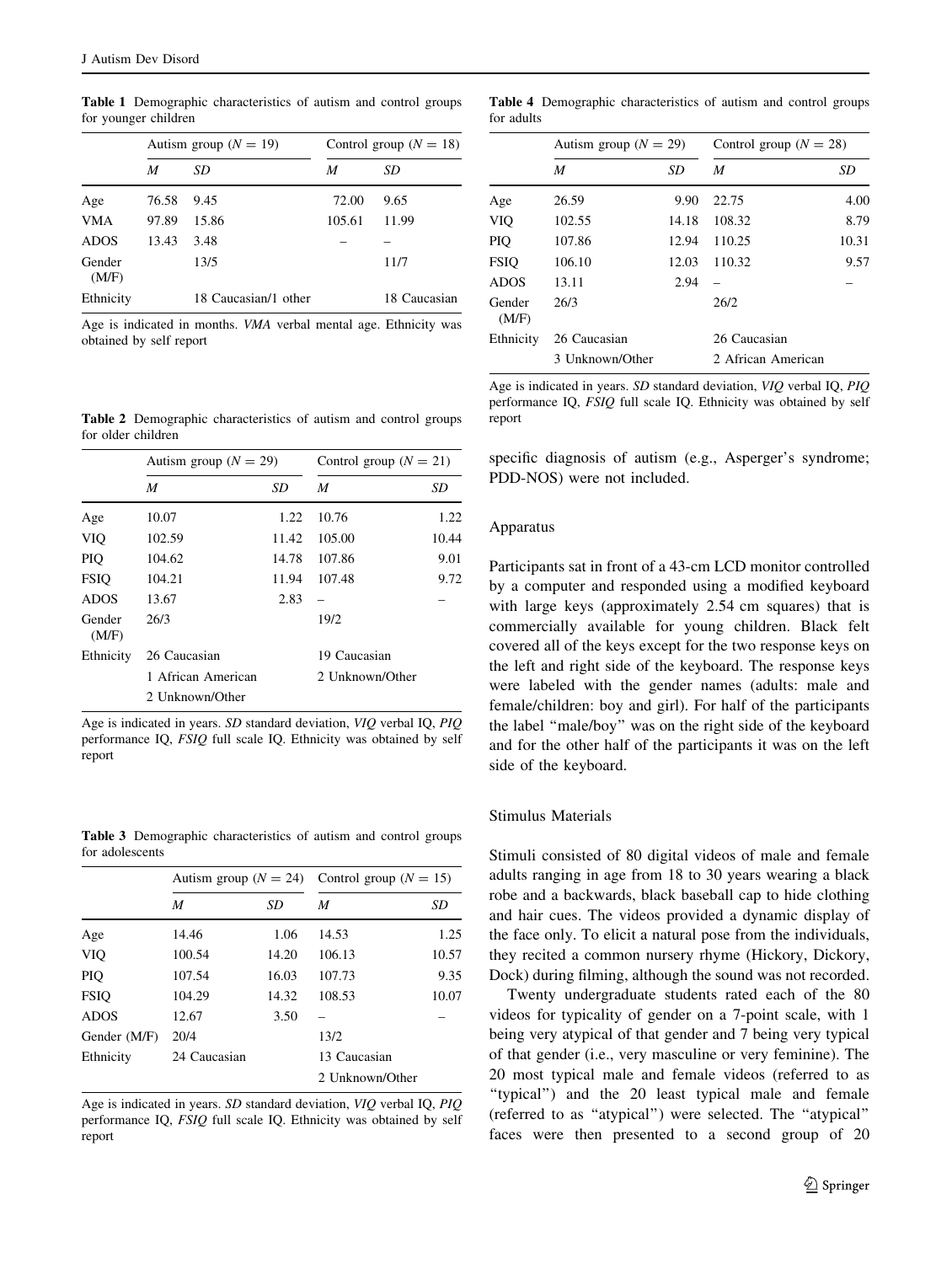undergraduate students who were asked to categorize the gender of each face to ensure that all of the selected faces were easily categorized by adults. Static examples of a typical and atypical face for each gender can be seen in Fig. 1.

# Procedure

To ensure that the 5- to 7- year old children understood the task, they were initially shown ten full body pictures of both genders in random order and asked to say whether each picture was a "man" or "woman". If they got all ten correct, they were included in the study. All participants in every age group were then shown a total of 40 videos with an equal number of male and female faces, and an equal number of typical and atypical faces. The experimenter made sure that the participant's attention was focused on the screen before each video commenced. For each trial, participants saw a video of a male or female face, which remained on the screen until a response was made by pushing the ''male/boy'' or ''female/girl'' keyboard button. The computer recorded both accuracy and reaction time.

# **Results**

### Accuracy

Of primary interest were the accuracy differences (as measured by the proportion of correct answers) between

Fig. 1 Static examples of typical and atypical gender faces

the control and autism participants, and whether accuracy was affected by either stimulus typicality or participant age. A three-way ANOVA was conducted on mean accuracy scores with Group (autism vs. control) and Age (young children vs. older children vs. adolescents vs. adults) as between-subjects variables and Typicality (typical vs. atypical faces) as a within-subjects variable. There was a significant main effect of typicality  $F(1,174) = 140.6, p < .001$ , indicating that across all ages and diagnostic groups, accuracy was greater for typical  $(M = .95)$  than atypical  $(M = .84)$  faces. There was also a main effect of Group  $F(1,174) = 43.80, p < .001$ , indicating that across age and typicality, controls  $(M = .94)$ were more accurate than individuals with autism  $(M = .86)$ .

More importantly, there was a significant three-way interaction among Age, Group, and Typicality  $F(3,174) =$ 8.39,  $p < .001$ . To better interpret this interaction, separate two-way ANOVAs that included Age and Group as between-subjects variables were conducted for the typical and atypical stimuli. The ANOVA conducted on accuracy for trials presenting typical face stimuli revealed a significant Age X Group interaction  $F(3,174) = 5.65$ ,  $p < .001$ . As seen in Fig. [2,](#page-4-0) the younger children  $(t(34) = 2.90$ ,  $p\,<.01$ ) and older children (t(48) = 4.05,  $p\,<.001$ ) demonstrated group differences in which the control children performed significantly better than the children with autism. However, by adolescence this group difference disappeared, with adolescents and adults with and without autism categorizing the typical faces equally well. Post hoc





"Typical Male Exemplar" "Atypical Male Exemplar"



"Typical Female Exemplar" "Atypical Female Exemplar"

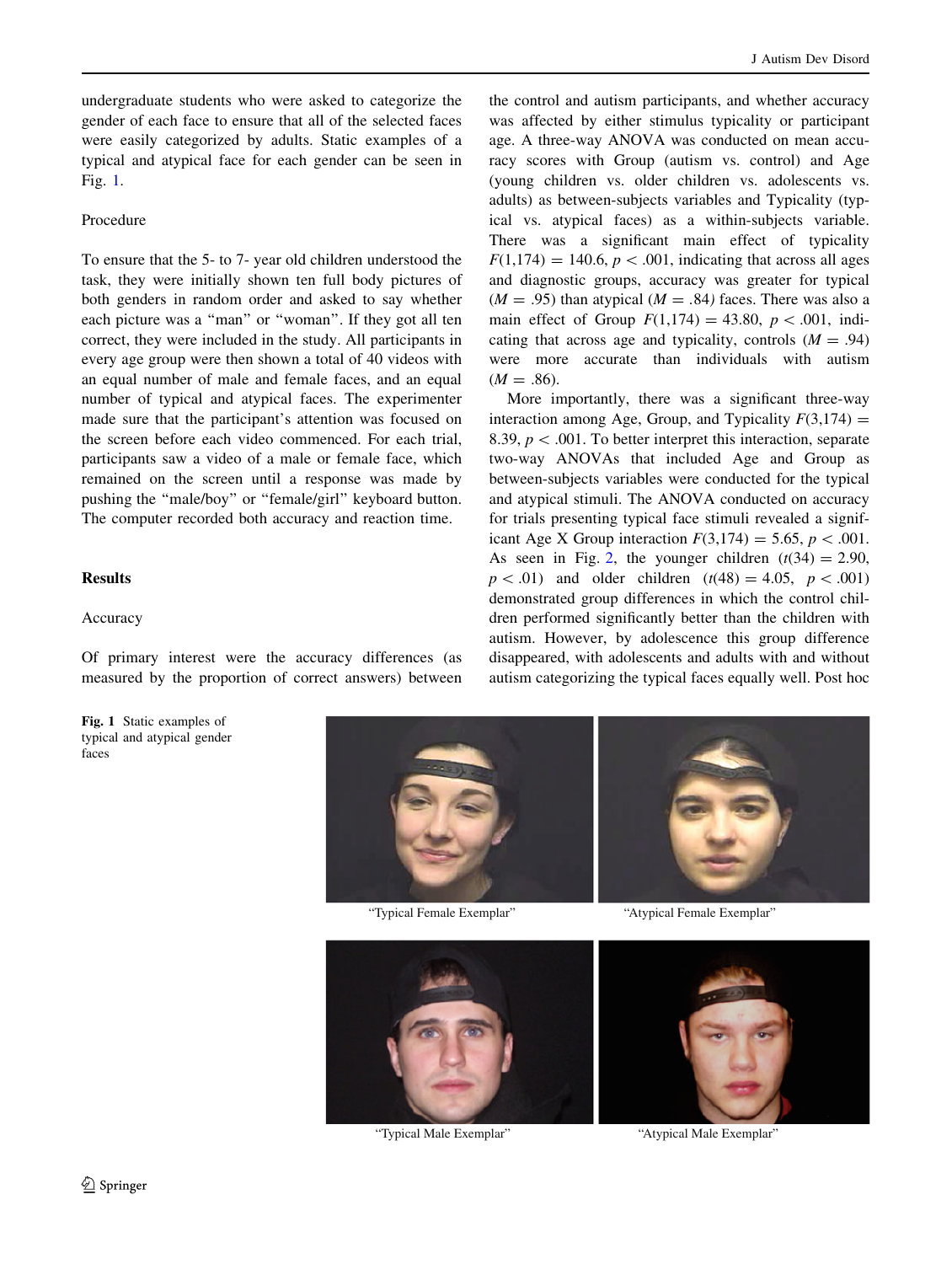<span id="page-4-0"></span>

Fig. 2 Proportion of correct responses at all ages for categorization of typical gender faces



Fig. 3 Proportion of correct responses at all ages for categorization of atypical gender faces

comparisons (Scheffé tests,  $p < .05$ ) indicated that while control children improved in accuracy from the younger to the older child groups, there were no accuracy improvements past 8–12 years. In contrast, children with autism demonstrated delayed development with improvements in performance occurring from childhood to adolescence, but not between the younger and older child age groups. Adolescents and adults with and without autism did not differ in accuracy.

These results contrast with the ability of the two groups to categorize the atypical gender stimuli. The two-way ANOVA conducted on accuracy for trials presenting the atypical face stimuli also showed there was a significant Age X Group interaction,  $F(3,174) = 27.70, p < .001$ . As illustrated in Fig. 3, 5- to 7-year-old children demonstrated no group difference, with both the control and autism groups performing relatively poorly. In contrast, the control participants categorized the atypical faces significantly more accurately than did the autism participants at 8–12 years,  $(t(48) = 4.15, p < .001)$ , adolescence  $(t(37) = 3.24, p < .001)$ .01) and adulthood  $(t(55) = 6.34, p < .001)$ . Essentially, control participants reached adult levels of gender categorization with atypical faces by 8–12 years of age as demonstrated by Scheffe<sup>\*</sup> post hoc comparisons. In contrast, while participants with autism demonstrated improvement from early childhood, their performance reached a plateau later in childhood (as indicated by Scheffe<sup>\*</sup> post hoc comparisons), and they never reached the level of expertise with atypical faces demonstrated by the control participants.

### Correlations Between Accuracy and Intelligence

To determine whether the ability to categorize facial gender was related to intelligence in any group, correlations were conducted between the accuracy and FSIQ scores (see Table 5) in the older children, adolescents, and adults. Correlations were not calculated for the younger child groups because there was no FSIQ equivalent. For the participants with autism, both the adolescents and adults demonstrated significant correlations between accuracy in categorizing the atypical faces and FSIQ. For the children with autism, this correlation was marginally significant. In contrast, for the control participants, the accuracy performance on accuracy in categorizing the atypical faces did not correlate with FSIQ. Figure [4](#page-5-0) is a scatterplot showing the relationship between FSIQ and percent accuracy to categorize the atypical faces that includes the older children, adolescents and adults. For the typical faces, there were no significant correlations regardless of diagnostic group.

### Reaction Time

Six of the youngest aged children with autism had attentional control problems that made their reaction time data invalid, and they were eliminated from the analyses. To analyze the reaction time data, an initial three-way

Table 5 Correlations between accuracy and FSIQ

|                | Autism  | Control |
|----------------|---------|---------|
| Atypical faces |         |         |
| Older children | $.35*$  | $-.24$  |
| Adolescents    | $.41**$ | .10     |
| <b>Adults</b>  | $.38**$ | .05     |
| Typical faces  |         |         |
| Older Children | $-.10$  | .15     |
| Adolescents    | .11     | .06     |
| Adults         | $-.13$  | $-.22$  |
|                |         |         |

\*\*  $p < .05$ ; \*  $p = .06$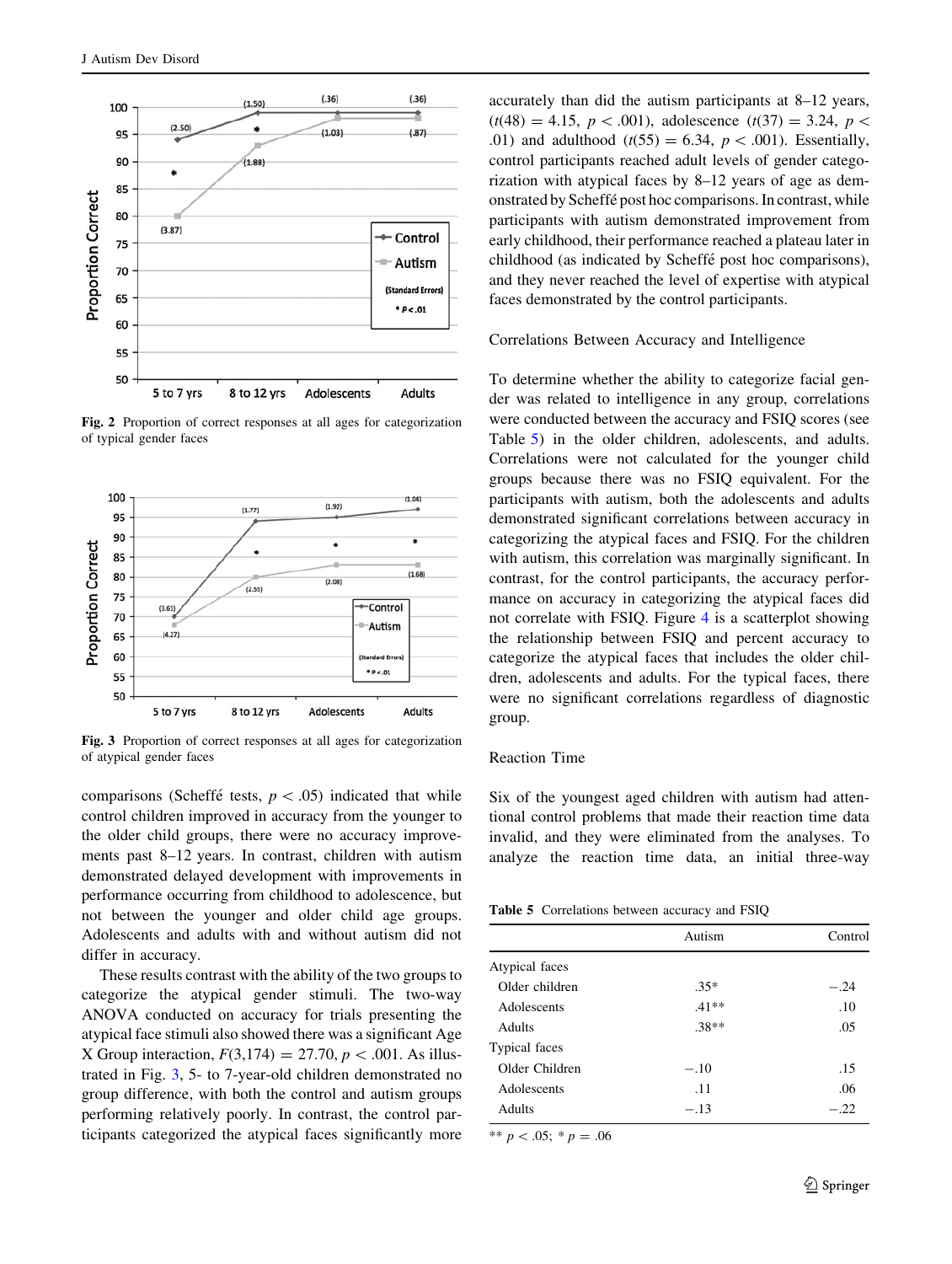<span id="page-5-0"></span>

Fig. 4 Scatterplot of FSIQ and percent correct for atypical faces including older children, adolescents, and adults

ANOVA was conducted on mean reaction times with Group (control vs. autism) and Age (young children vs. older children, vs. adolescents vs. adults) as between-subjects variables and Typicality (typical vs. atypical faces) as a within-subjects variable. Results revealed a main effect of Age,  $F(3,169) = 10.32, p < .001$ , indicating that with development, reaction time decreased (see Fig. 4). There was also a main effect of Group,  $F(1,169) = 30.38$ ,  $p\lt 0.001$ , indicating that TD individuals were faster to respond than individuals with autism. A significant main effect of Typicality,  $F(1,169) = 51.02$ ,  $p \lt .001$ , indicated that all participants were faster to accurately categorize typical faces than atypical faces.

Importantly, there was a significant three-way interaction among all three of these variables  $(F(3,169) = 2.92)$ ,  $p\lt 0.05$ ). As seen in Fig. 5, the fastest reaction times were demonstrated by controls categorizing typical faces. A oneway ANOVA of these reaction times indicated that there was also a significant trend for reaction times to decrease with development  $(F(3,93) = 5.10, p < .01)$ . The next fastest reaction times were demonstrated by controls categorizing atypical faces. A one-way ANOVA indicated that these reaction times decreased with development  $(F(3,93) = 13.77, p < .001)$ . The third fastest reaction times were demonstrated by participants with autism categorizing typical faces. A one-way ANOVA on these reaction times again indicated that reaction times decreased with development  $(F(3,76) = 18.97, p < .001)$ . Finally, the slowest reaction times were demonstrated by participants with autism categorizing atypical faces. In contrast to the other three trends, a one-way ANOVA of these reaction times indicated that they did not significantly decrease with development. Thus, similar to the pattern found with accuracy scores, there was limited development in the



Fig. 5 Reaction times at all ages for categorization of typical and atypical gender faces

ability of individuals with autism to categorize atypical faces.

### Discussion

The current study examined the development of gender categorization abilities from early childhood to adulthood, specifically comparing performance in TD individuals and individuals with autism. In contrast to previous investigations of gender, this study manipulated the degree of gender-typicality of the faces. Findings suggest that expertise for atypical examples of gender continued to develop through childhood in the TD group. While 5- to 7-year-old TD children were skilled at categorizing typical exemplars, they had difficulty discriminating atypical exemplars, displaying only 70% accuracy. In fact, TD children did not reach an adult level of accuracy with atypical gender exemplars until 8–12 years of age. In contrast, results with individuals with autism demonstrated that 5- to 7-year-old children had difficulty categorizing both typical and atypical gender exemplars relative to control participants. Not until adolescence did individuals with autism display gender discrimination abilities equivalent to TD 8- to 12-year-old children for the typical examples of facial gender. With respect to the atypical faces, the participants with autism demonstrated improvement from early to later childhood; however, their ability to categorize the atypical faces reached a plateau at this age with respect to both accuracy and reaction time, with no further improvement in performance. Thus, with the atypical exemplars of gender, adults with autism never reached the categorization abilities of control adults and, indeed,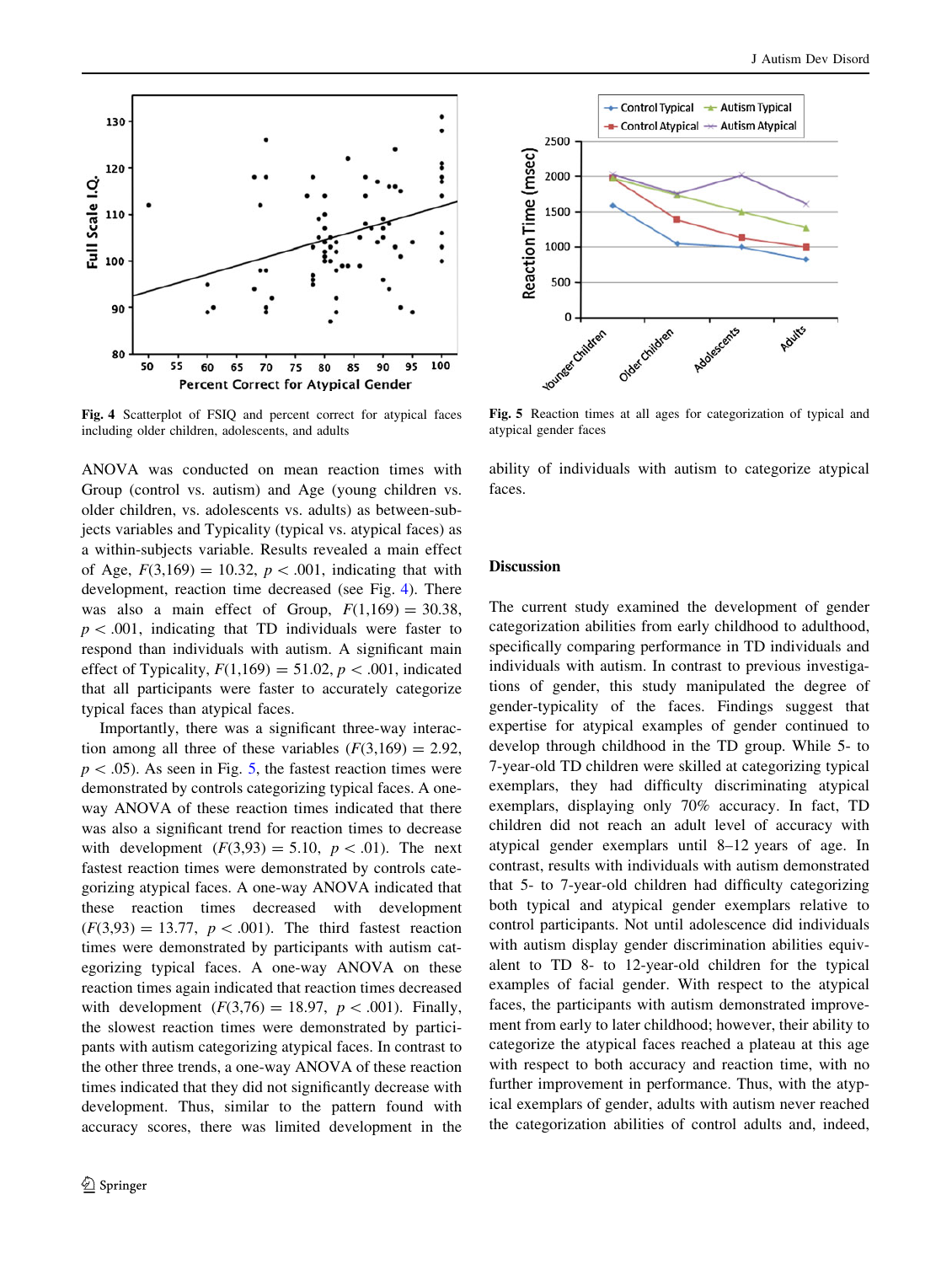performed worse than the control 8- to 12-year-old children.

Results also indicated a correlation between accuracy and IQ only for individuals with autism, which suggests that perhaps individuals with autism actually process faces differently than TD individuals (e.g., Curby et al. [2010](#page-7-0)). Given that even nonverbal infants can categorize gender (Newell et al. [2010](#page-8-0)), most researchers would consider gender categorization to be an implicit ability that does not require explicit learning strategies. However, since performance on the current gender categorization task was correlated with IQ for the individuals with autism (and not for control individuals), it appears that individuals with autism may have used explicit strategies to perform well on the task.

The current results raise an important question about what might account for the difference in the gender categorization abilities between TD individuals and individuals with autism. As previously discussed, one of the most useful models for understanding how TD individuals organize their developing knowledge of facial information is Valentine's ([2001\)](#page-8-0) multidimensional experience-based "face space" for representing faces. It has been suggested (e.g., Mondloch et al. [2010](#page-8-0)) that one reason for the prolonged development of face perception and recognition abilities is that the face space takes a significant amount of time (i.e., experience with varying facial information) to become fully representational. Extending this idea to individuals with ASD, it could be argued that, perhaps from birth, individuals with autism pay less attention to faces than TD children do (e.g., Curby et al. [2010](#page-7-0)). If so, one possible issue underlying the marked difference in gender categorization abilities observed between the control and autism groups may stem from the fact that it may actually take individuals with autism significantly longer to acquire an adequate representation of faces and their dimensional variations. Indeed, even as adults, the individuals with autism had difficulty categorizing the atypical faces. Additionally, the finding that the performance of only the individuals with autism correlated with IQ, suggests that the two groups may have used different processes to categorize gender.

Both the "face space" model and general models of categorization suggest that we categorize exemplars by comparing them to central representations of the category (see Murphy [2004](#page-8-0)). Recent studies with individuals with ASD suggest that they have difficulty abstracting prototypes of categories. Studies have found that individuals with autism may not be able to abstract object prototypes (Klinger and Dawson [2001](#page-8-0); Klinger et al. [2006;](#page-8-0) Plaisted [2000\)](#page-8-0) and this in turn may impact their ability to categorize objects residing at category boundaries or atypical exemplars of even common categories such as cats, chairs, and

couches (Gastgeb et al. [2006\)](#page-8-0). With respect to faces, two recent studies have found that individuals with autism are unable to abstract prototypic representations of both schematic faces (Gastgeb et al. [2009\)](#page-8-0) and naturalistic faces (Gastgeb et al. [2011\)](#page-8-0). Thus, the difficulty that individuals with autism have in categorizing atypical gender faces may be related to their limitations in forming prototypic representations that are necessary to compare and categorize boundary or atypical exemplars of gender.

Finally, it may be that the individuals with autism relied on bottom-up processes for gender categorization; whereas, TD individuals relied on top-down processes for gender categorization. Although speculative, it may be that individuals with autism in the current task searched for simple or definitive features that allowed them to discriminate the gender of the faces (e.g., wide versus narrow eyebrows). This notion fits with prior suggestions that individuals with autism depend more on basic bottom-up perceptual mechanisms when they process faces. For example, studies have shown that individuals with autism are biased to process local features and less likely to perceive global or holistic aspects of both faces and objects (Frith and Happé [1994](#page-8-0); Mottron et al. [2006](#page-8-0)). Such definitive features may be apparent in typical faces but not in atypical faces, and might explain the difficulty individuals with autism demonstrated with atypical gender exemplars. Consider for example some of the facial dimensions that separate male and female faces. In contrast to males, females have narrower eyebrows, wider eyes, thicker lips, and higher cheekbones. These aspects of the face can be considered spatial or configural dimensions; yet, for typical faces the values for males and females are widely separated and almost qualitatively different. That is, men have ''wide'' eyebrows and women have ''narrow'' eyebrows. Thus, typical faces can easily be categorized based on these almost qualitatively different features. We are suggesting that individuals with autism may be relatively good at processing these localized and definitive features that identify gender and that their ability to use this strategy improves with development and is related to FSIQ.

In contrast, categorizing atypical gender faces where the dimensional values are only slightly different from each other may require a ''norm based'' process in which an exemplar is categorized by deciding whether it is closer to experienced acquired norms for male versus female faces. In addition to the discussed research on facial prototypes, recent research using an aftereffects paradigm demonstrates that we have experience acquired norms for male versus female faces that are used to categorize gender (Bestelmeyer et al. [2008](#page-7-0); Jaquet and Rhodes [2008;](#page-8-0) Rose and Leopold [2011\)](#page-8-0). We are suggesting that individuals with autism may never acquire norm-based representations of male versus female faces and, therefore, must rely on a feature approach to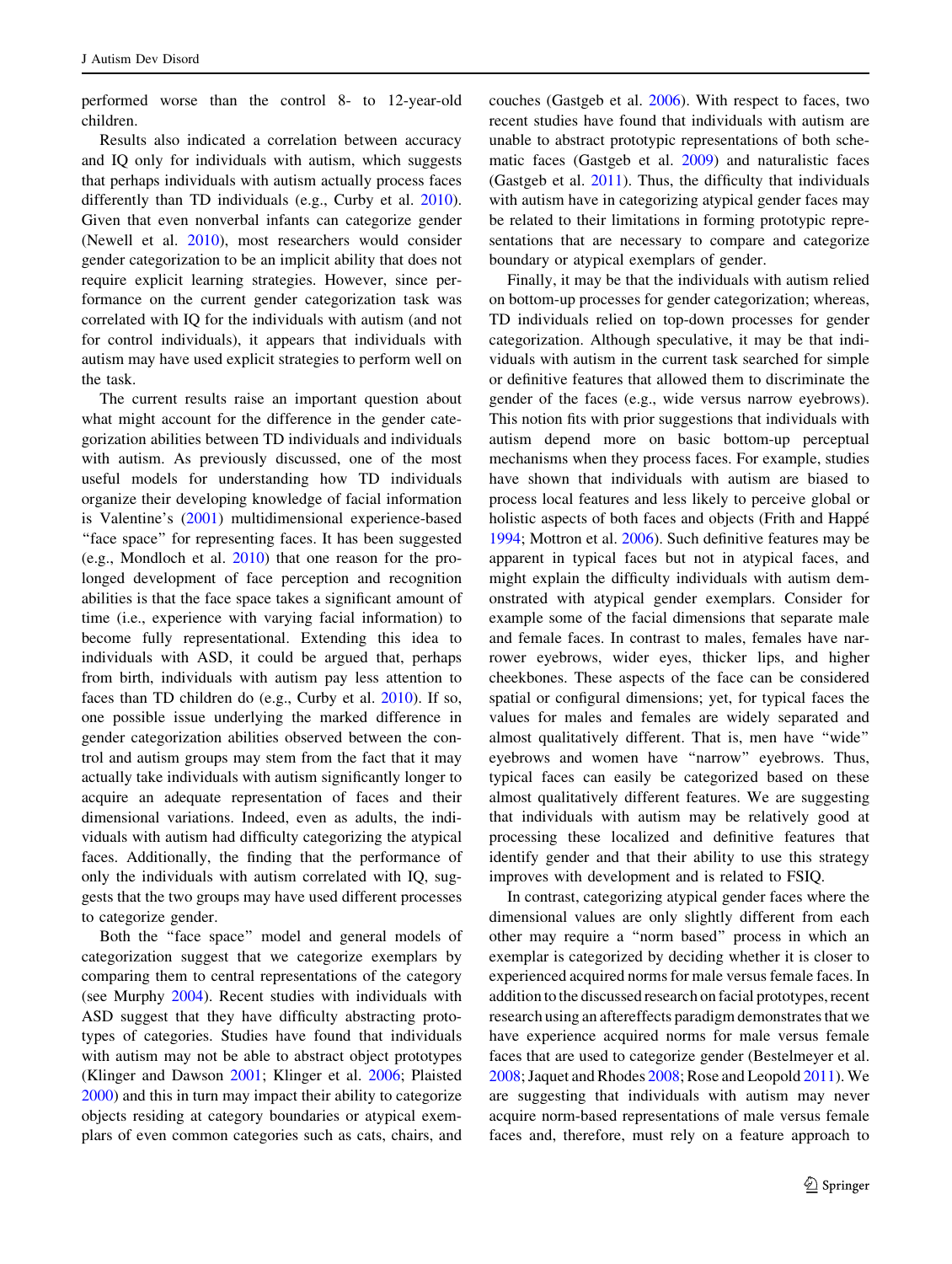<span id="page-7-0"></span>Our interpretation presents an interesting challenge to the development of intervention strategies for improving face processing in individuals with ASD. Several intervention strategies (Faja et al. 2008; Wolf et al. [2008\)](#page-8-0) have focused on improving the abilities of individuals with ASD to process configural facial information. While improvements have been documented in these studies, they have been quite modest. It may be that if individuals with autism have not acquired facial norms, such strategies may never be highly successful. In contrast, capitalizing on the abilities of individuals with autism to perceive facial features may prove to be a more successful intervention strategy. Clearly more research on normative and featural approaches to processing faces will be required to develop truly effective interventions.

In summary, the current study revealed three important findings. First, while the ability to categorize gender begins during infancy, the current study demonstrates that TD children do not reach adult levels of expertise in categorizing atypical gender faces until later childhood. In contrast, individuals with autism demonstrate limited improvement in performance across development. Even as adults, individuals with autism do not perform at levels comparable to TD 8- to 12-year-old children. As has been demonstrated with both facial and non-facial categorical stimuli, perceptual expertise depends on the ability to abstract central representations of categories and to use these representations to help make fine discriminations of subtle spatial information (e.g., Gauthier et al. [2010\)](#page-8-0). In other words, perceptual expertise depends on the gradual improvement of top-down processes. These implicit learning processes may be deficient in individuals with autism, thus limiting the development of expertise with respect to the categorization of gender (Newell et al. [2010](#page-8-0)).

Second, the current study illustrates the importance of studying autism from a developmental perspective and in varying the difficulty of tasks. If this were a study comparing only adults with and without autism, and the task used only relatively typical exemplars of gender, one would have incorrectly concluded that there were no group differences in the ability to categorize gender. Rump et al. [\(2009](#page-8-0)) found a similar result with respect to the discrimination of emotional expressions. When tested with prototypical examples of expressions, there were no differences between individuals with and without autism. However, when tested with subtle exemplars of expression, differences were found between the two groups. Similar to the current study, it was also found that expertise in recognizing subtle facial expressions develops though childhood and adolescence.

Finally, because the youngest age tested in this study was 5–7 years, it is important for future research to examine categorization difficulties in younger children to explore how early these difficulties arise in children with ASD. Younger age groups are particularly important to study since we know that processes such as the categorization and the abstraction of prototypical representations of categories is demonstrated by TD infants in the first year of life. It is possible that difficulties with categorization, be it gender categories or other object categories, may emerge much earlier than the ages tested in this study with respect to children with autism. Thus, future research should study the emergence of categorization abilities in infants who are at genetic risk for developing autism due to having an older sibling with ASD (Newell et al. [2010](#page-8-0)).

Acknowledgments This research was support by National Institute of Child Health and Human Development (NICHD) grants HD055748 and HD35469 to Mark S. Strauss and Nancy J. Minshew. Support also came from an Autism Science Foundation Fellowship to Sarah F. Hannigen and Mark Strauss and Pennsylvania Department of Health SAP # 4100047862. We thank Kylan Turner and Desiree Wilkinson for their help in testing participants. We also thank the staff of the Collaborative Program of Excellence in Autism Research for their assistance in recruiting and screening participants.

## **References**

- Behrmann, M., Avidan, G., Leonard, G. L., Kimchi, R., Luna, B., Humphreys, K., et al. (2006). Configural processing in autism and its relationship to face processing. Neuropsychologia, 44, 110–129.
- Best, C. A., Minshew, N. J., & Strauss, M. S. (2010). Gender discrimination of eyes and mouths by individuals with autism. Autism Research, 3, 88–93.
- Bestelmeyer, P. E., Jones, B. C., Debruine, L. M., Little, A. C., Perrett, D. I., Schneider, A., et al. (2008). Sex-contingent face aftereffects depend on perceptual category rather than structural encoding. Cognition, 107(1), 353-365.
- Brown, E., & Perrett, D. I. (1993). What gives a face its gender? Perception, 22, 829–840.
- Chronicle, E. P., Chan, M., Hawkings, C., Mason, K., Smethurs, K., Stallybrass, K., et al. (1995). You can tell by the nose—judging sex from an isolated facial feature. Perception, 24, 969–973.
- Curby, K., Willenbockel, V., Tanaka, J., & Schultz, R. (2010). Face processing in autism: Insights from the perceptual expertise framework. In I. Gauthier, M. Tarr, & D. Bub (Eds.), Perceptual expertise: Bridging brain, behavior. New York: Oxford University Press.
- Deruelle, C., Rondan, C., Gepner, B., & Tardif, C. (2004). Spatial frequency and face processing in children with autism and Asperger's syndrome. Journal of Autism and Developmental Disorders, 34, 199–210.
- Dunn, L. M., & Dunn, L. M. (1981). Peabody picture vocabulary testrevised. MN: American Guidance Service.
- Faja, S., Aylward, E., Bernier, R., & Dawson, G. (2008). Becoming a face expert: A computerized face-training program for highfunctioning individuals with autism spectrum disorders. Developmental Neuropsychology, 33, 1–24.